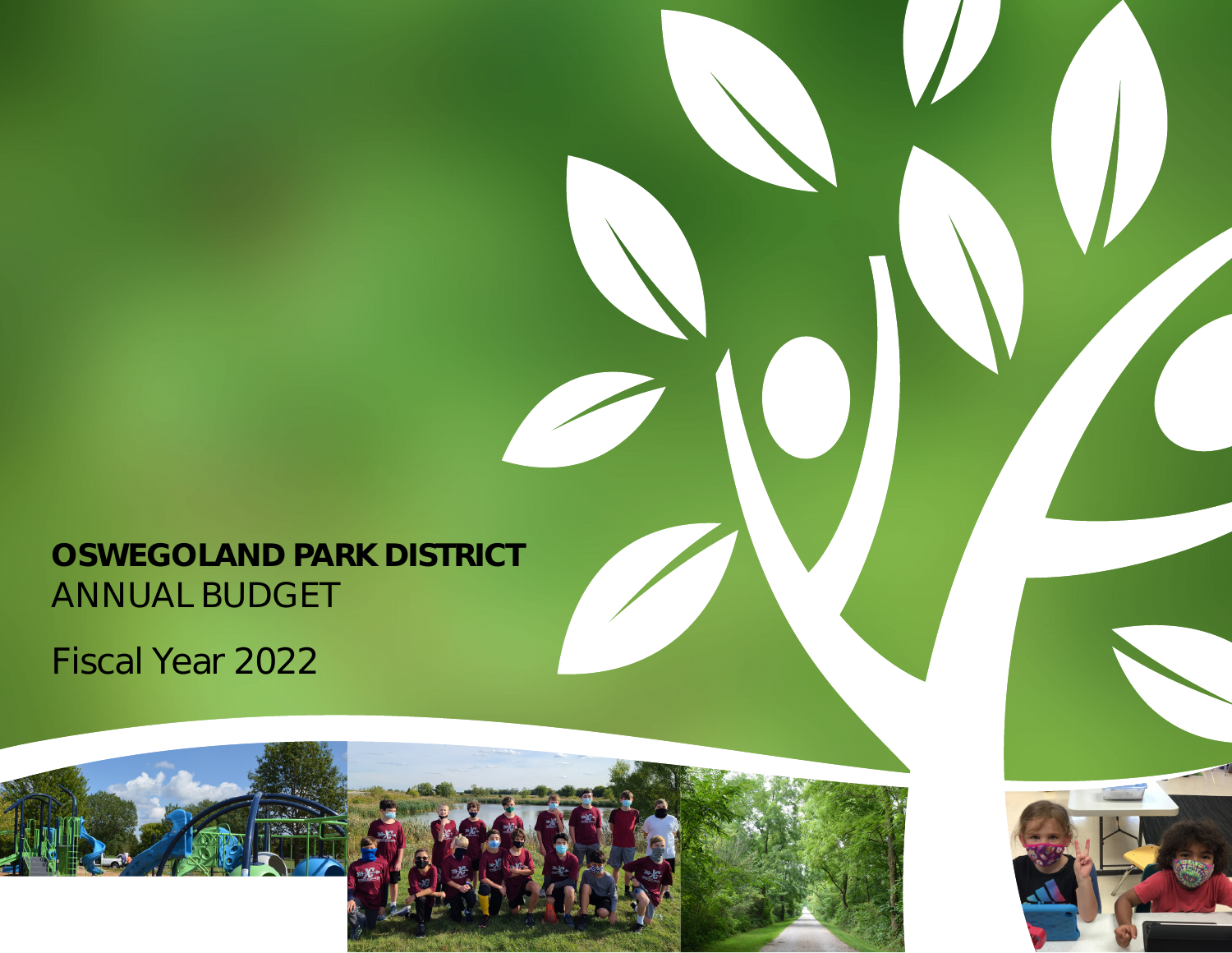## General Ledger 2022 Adopted Budget Summary

User: tward Printed: 01/10/22 14:41:22 Period 01 - 01 Fiscal Year 2022



| <b>Budgeted Item</b>   | 2022 Budget     | 2021 Budget     | 2021 YTD Actual | 2020 YTD Actual | 2019 YTD Actual |
|------------------------|-----------------|-----------------|-----------------|-----------------|-----------------|
|                        |                 |                 |                 |                 |                 |
| <b>CORPORATE</b>       |                 |                 |                 |                 |                 |
| Revenue                | 3,244,536.00    | 3,040,245.00    | 3,331,033.38    | 2,956,004.45    | 2,801,551.23    |
| Expense                | 5,192,966.00    | 3,391,035.00    | 2,158,989.60    | 2,214,947.28    | 2,392,697.23    |
| <b>CORPORATE</b>       | $-1,948,430.00$ | $-350,790.00$   | 1,172,043.78    | 741,057.17      | 408,854.00      |
| <b>RECREATION</b>      |                 |                 |                 |                 |                 |
| Revenue                | 4,837,323,00    | 4,365,378.00    | 4,100,934.37    | 2,837,504.48    | 5,695,916.21    |
| Expense                | 7,089,185.00    | 5,508,313.00    | 3,452,513.12    | 2,981,178.46    | 4,991,407.90    |
| <b>RECREATION</b>      | $-2,251,862.00$ | $-1,142,935.00$ | 648, 421.25     | $-143,673.98$   | 704,508.31      |
| <b>SOCIAL SECURITY</b> |                 |                 |                 |                 |                 |
| Revenue                | 285,100.00      | 240,300.00      | 239,969.66      | 374,805.43      | 377,792.00      |
| Expense                | 391,300.00      | 388,000.00      | 319,203.91      | 296,460.30      | 379,247.78      |
| <b>SOCIAL SECURITY</b> | $-106,200.00$   | $-147,700.00$   | $-79,234.25$    | 78,345.13       | $-1,455.78$     |
| <b>MUSEUM</b>          |                 |                 |                 |                 |                 |
| Revenue                | 101,950.00      | 26,400.00       | 26,920.70       | 86,566.52       | 88,592.32       |
| Expense                | 205,206.00      | 71,614.00       | 52,406.33       | 65,977.72       | 81,562.78       |
| <b>MUSEUM</b>          | $-103,256.00$   | $-45,214.00$    | $-25,485.63$    | 20,588.80       | 7,029.54        |
| <b>LIABILITY</b>       |                 |                 |                 |                 |                 |
| Revenue                | 180,000.00      | 170,010.00      | 169,901.50      | 169,781.57      | 190,050.45      |
| Expense                | 200,000.00      | 173,800.00      | 364,288.00      | 167,514.00      | 166,237.34      |
| <b>LIABILITY</b>       | $-20,000.00$    | $-3,790.00$     | -194,386.50     | 2,267.57        | 23,813.11       |
| <b>AUDIT</b>           |                 |                 |                 |                 |                 |
| Revenue                | 25,000.00       | 25,025.00       | 24,931.19       | 34,931.09       | 30,105.50       |

GL - 2022 Adopted Budget Summary (01/10/2022 - 2:41 PM) Page 1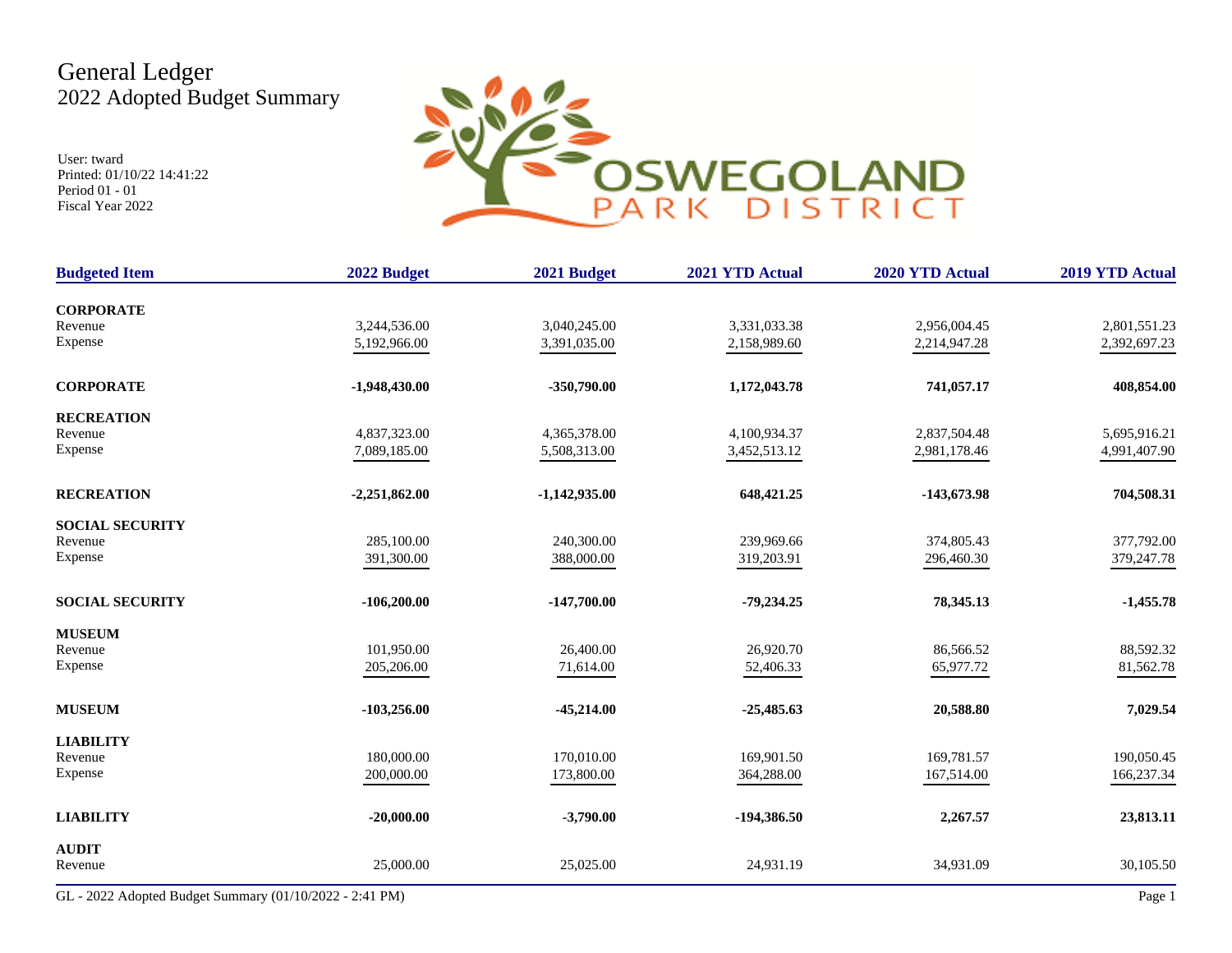| <b>Budgeted Item</b>                  | 2022 Budget   | 2021 Budget   | 2021 YTD Actual | 2020 YTD Actual | 2019 YTD Actual |
|---------------------------------------|---------------|---------------|-----------------|-----------------|-----------------|
| Expense                               | 24,960.00     | 26,060.00     | 23,060.00       | 21,469.00       | 27,407.00       |
| <b>AUDIT</b>                          | 40.00         | $-1,035.00$   | 1,871.19        | 13,462.09       | 2,698.50        |
| PAVING & LIGHTING                     |               |               |                 |                 |                 |
| Revenue                               | 89,880.00     | 79,689.00     | 79,581.49       | 77,966.07       | 72,040.20       |
| Expense                               | 109,700.00    | 83,500.00     | 75,545.99       | 77,541.76       | 55,485.05       |
| PAVING & LIGHTING                     | $-19,820.00$  | $-3,811.00$   | 4,035.50        | 424.31          | 16,555.15       |
| <b>UNEMPLOYMENT</b>                   |               |               |                 |                 |                 |
| Revenue                               | 1,000.00      | 56,050.00     | 1,148.43        | 1,147.45        | 1,173.60        |
| Expense                               | 6,000.00      | 77,000.00     | 4,150.00        | 1,475.00        | 8,538.00        |
| <b>UNEMPLOYMENT</b>                   | $-5,000.00$   | $-20,950.00$  | $-3,001.57$     | $-327.55$       | $-7,364.40$     |
| <b>WORKERS</b><br><b>COMPENSATION</b> |               |               |                 |                 |                 |
| Revenue                               | 65,000.00     | 70,100.00     | 95,479.79       | 67,828.24       | 129,760.54      |
| Expense                               | 98,000.00     | 98,000.00     | 96,429.00       | 92,434.00       | 93,567.00       |
| <b>WORKERS</b><br><b>COMPENSATION</b> | $-33,000.00$  | $-27,900.00$  | $-949.21$       | $-24,605.76$    | 36,193.54       |
| <b>IMRF</b>                           |               |               |                 |                 |                 |
| Revenue                               | 325,060.00    | 325,300.00    | 324,795.03      | 299,906.19      | 395,008.38      |
| Expense                               | 381,000.00    | 397,000.00    | 346,472.12      | 362,590.34      | 322,623.96      |
| <b>IMRF</b>                           | $-55,940.00$  | -71,700.00    | $-21,677.09$    | $-62,684.15$    | 72,384.42       |
| <b>FVSRA</b>                          |               |               |                 |                 |                 |
| Revenue                               | 1,312,236.00  | 673,112.00    | 112,561.75      | 625,370.83      | 589,781.29      |
| Expense                               | 721,313.00    | 919,959.00    | 710,042.15      | 432,011.83      | 379,635.38      |
| <b>FVSRA</b>                          | 590,923.00    | $-246,847.00$ | -597,480.40     | 193,359.00      | 210,145.91      |
| <b>FOX BEND</b>                       |               |               |                 |                 |                 |
| Revenue                               | 1,508,250.00  | 1,258,345.00  | 1,779,801.03    | 1,456,549.52    | 1,074,457.39    |
| Expense                               | 1,835,505.00  | 1,177,152.00  | 1,173,007.33    | 1,048,700.99    | 1,005,279.09    |
| <b>FOX BEND</b>                       | $-327,255.00$ | 81,193.00     | 606,793.70      | 407,848.53      | 69,178.30       |